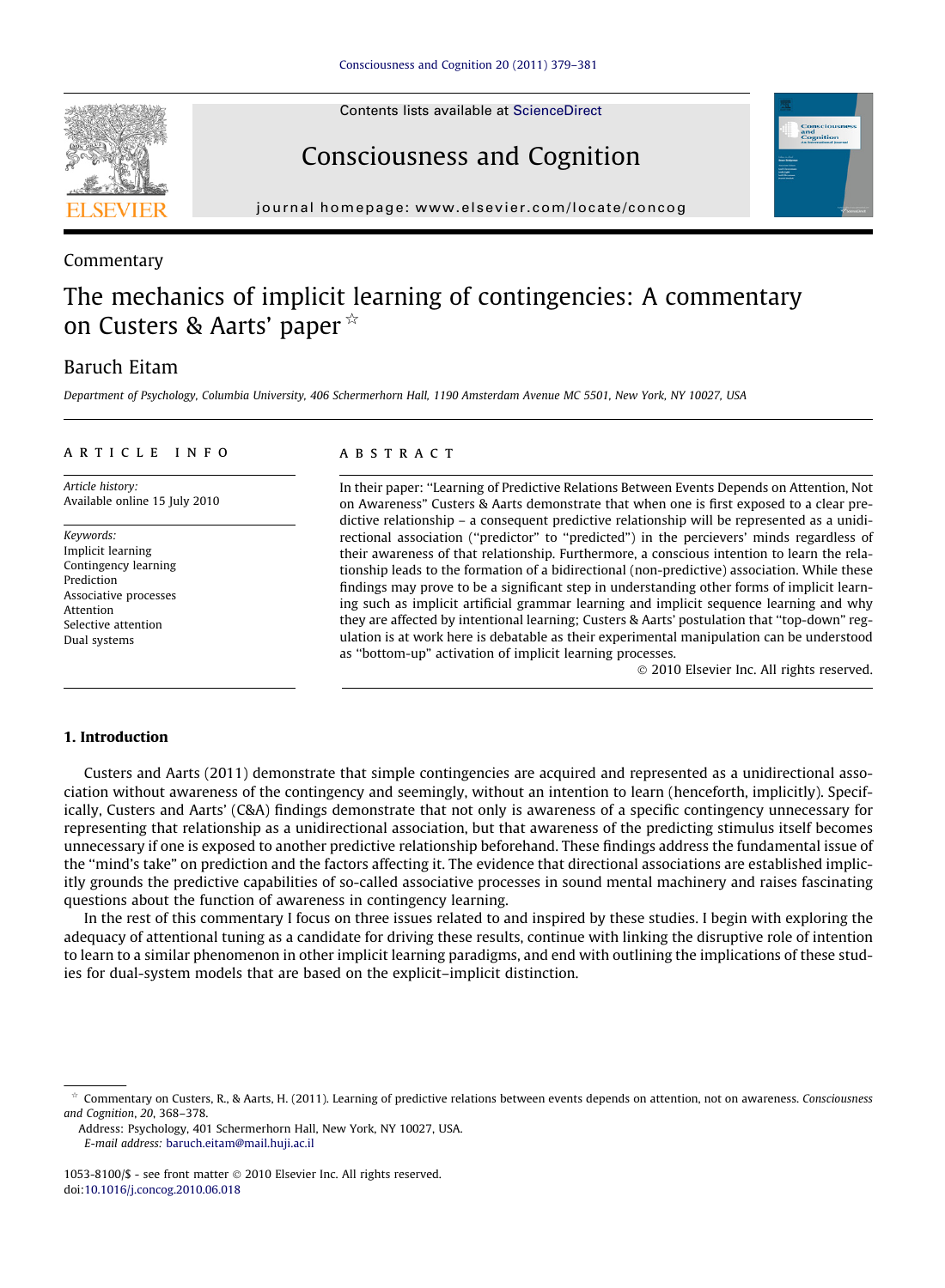### 2. Regulation of implicit learning: top down & bottom up

C&A interpret their manipulation as ''tuning" of attention. Arguably, participants' attention was tuned by repeatedly exposing some participants to a deterministic S–S relationship while others (the control condition) were exposed to random parings of stimuli. While 'attention' is an important construct in recognizing various limits on our information processing it also suffers from having multiple meanings. The two most well established meanings of attention are in reference to a limited resource that is tightly bound to awareness ([Kahneman, 1973](#page-2-0)) or to our ability for mental selection from the perceptual stream (e.g., Broadbent, 1958). First, C&A capitalize on both meanings. Arguing for a spurious relationship between contingency awareness and contingency learning they justly suggest that attention – in the sense of cognitive resources invested in the task – is driving both, hence the spurious correlation. But then, when introducing ''tuning" as the mechanism responsible for producing contingency learning in absence of awareness, C&A refer to attention in the selection sense. The two are different and choosing either has different implications. Second, C&A's form of attention as selection is not object, nor feature based, but tuning to a specific relationship among stimuli (e.g., temporal precedence). Specifically, they argue that the existence of a predictive relationship in the environment tunes attention (in the selection sense) to detect other such relationships. The implication is that these findings are yet another example of nonconscious cognitive control over basic processes. But is the postulation of top down involvement justified? Cognitive control involves the activation of mental representations, and past work has shown that it is possible to activate existing representations of relationships to bias the mind to ''see" or apply them to consequent stimulation (Higgins & Chaires, 1980). But C&A's manipulation does not involve the activation of concepts and we have no data that such a concept was indeed activated. As such, their data affords another very interesting explanation namely, that their manipulation led directly to the activation of the learning system. Supporting the possibility of such ''bottom up" regulation is a finding cited by C&A; contextual cuing, a spatial form of implicit learning, does not occur when the observer is first exposed to environments in which no (task relevant) regularities exist [\(Junge, Scholl, & Chun,](#page-2-0) [2007](#page-2-0)). Compare this to asking participants to ignore a specific stimulus or offering a reward for paying careful attention to the stimuli. Indeed, all of the above may consequently affect implicit learning but pinpointing the source(s) of regulation (selection, resource recruitment, or through ''feeding" a process with adequate stimulation) is important for the notion of cognitive control to continue to be meaningful. Finally, C&A's manipulation leaves open an interesting question: is awareness of the first (''attentional tuning") contingency essential for establishing undirectional associations in the (actual) acquisition phase? Until this question is answered negatively it is still possible that awareness that 'a relationship' exists is needed to implicitly learn another.

## 3. Intention to learn disrupting of implicit learning processes

As C&A write there is some evidence that having an explicit intention to learn may actually disrupt implicit learning processes. For example, [Lieberman, Chang, Chiao, Bookheimer, and Knowlton's \(2004\)](#page-2-0) imaging data suggests an asymmetric inhibitory relationship between hippocampal (implicated in chunking and instance based learning) and basal areas (implicated in learning of sequences and abstract structure). Presumably, a deliberate intention to learn would inhibit the basal areas. C&A's findings may prove to be the mental analog of these imaging data. When their participants were instructed to learn the predictive relationship (they could never explicitly learn it as the predictor was phenomenologically invisible) the resultant associations were bidirectional (Experiment 2). If these findings can be replicated within classic implicit learning paradigms such as the serial reaction time task (SRT) or artificial grammar learning (AGL) they would both establish the mental processes underlying implicit learning (i.e., unidirectional associations) and link the effect of intention at the mental and brain levels. Both possibilities are exciting.

#### 4. Associative versus rule based

Finally, C&A's results add credence to the growing unease with dual-system models ([Keren & Schul, 2009\)](#page-2-0), in this case the ''explicit" system (inferential, rule based) and the implicit (''associative") one (cf., Alonso, Fuentes, & Hommel, 2006). C&A demonstrate that at least one form of predictive, If–Then like, relationship can be acquired and manifested implicitly. As rule based (If–Then) action is considered to be one of the functions/attributes of the explicit system (e.g., [Sloman, 1996](#page-2-0)) it seems that that system has just lost some important ground to the "associative" one. Actually, if If-Then relations can be represented through associations and awareness of the contingency does not play a role it is not clear, apart from awareness, what is the case for stipulating two systems. A focus on the nature of acquisition and representation processes may be a more rewarding research strategy than searching for a coherent typology of features (see Henke, 2010).

#### References

Alonso, D., Fuentes, L. J., & Hommel, B. (2006). Unconscious symmetrical inferences: A role of consciousness in event integration. Consciousness and Cognition, 15, 386–396.

Broadbent, D. E. (1958). Perception and communication. Oxford: Oxford University Press.

Henke, K. (2010). A model for memory systems based on processing modes rather than consciousness. Nature Reviews Neuroscience, 11, 523–532.

Higgins, E. T., & Chaires, W. M. (1980). Accessibility of interrelational constructs: Implications for stimulus encoding and creativity. Journal of Experimental Social Psychology, 16, 348–361.